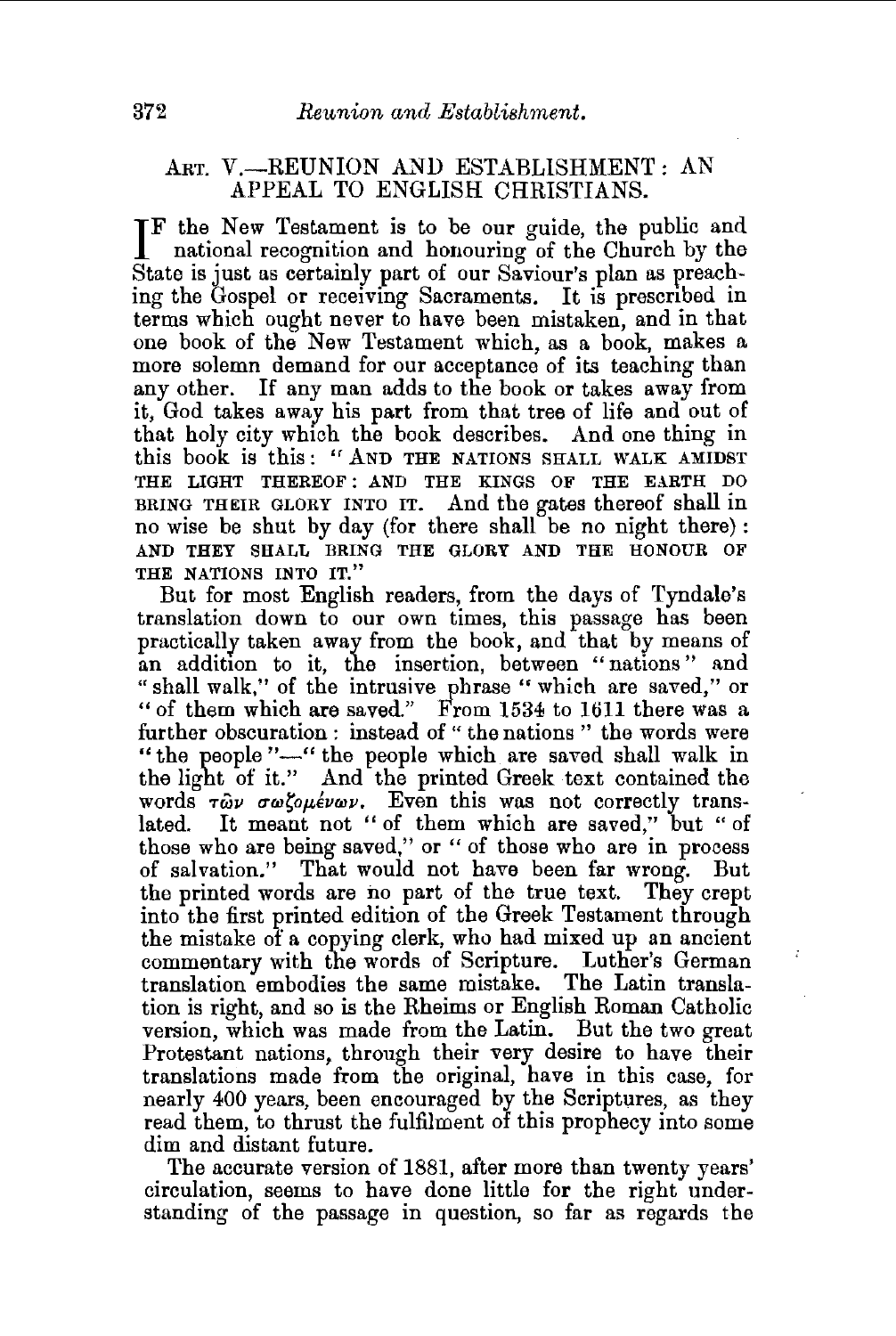great bulk of English readers. Else would it now be possible for leading men among Nonconformists to press for Disestablishment as almost a fundamental principle of Christianity, and for many Churchmen to view the prospect of the English nation and its King withdrawing their glory and honour from the city of God with acquiescence if not approval? A great national error is not corrected in a day.

Still, there have been scholars amongst us who have seen, like the late Professor Milligan of Aberdeen, that *the New Jerusalem is an ideal picture of the true Church now.* 

Indeed, when we cease to take away from the book the plain and repeated declarations in the first chapter and in the last, that the things written in it were then shortly to come to pass, that the time was at hand, how dare we say, after more than 1,800 years, that the time is not yet? Did not the writer of the Epistle to the Hebrews say, even before the destruction of the old Jerusalem, "YE ARE COME *unto Mount Zion, and unto the city of the living God, the heavenly Jerusalem"?* And had not our Saviour Himself said, standing, an apparently helpless prisoner, before the high priest, " HENCEFORTH ye shall see the Son of man sittmg at the right hand of power, and coming on the clouds of heaven"?another text of Scripture sadly misunderstood. Wiclif was right here, "fro hennes forth"; but the other translations, the Rheims included, give "hereafter." It is true the word " hereafter " used to mean " henceforth." When we ask, in the General Confession, that we may ''hereafter " live a godly life, we do not mean after a long time, probably after we are dead, but from this time forward. That was what our Saviour meant when He said, according to St. Matthew,  $\dot{a}\pi$ <sup>,</sup>  $\ddot{a}\rho\tau\iota$ , or, according to St. Luke,  $d\pi\delta$   $\tau\delta\hat{\nu}$   $\nu\hat{\nu}\nu$ , from now. I suspect that the popular mind could not conceive that our Saviour could have meant what He said-namely, that from that very moment He would be sitting at the right hand of power and coming on the clouds of heaven, and that His persecutors should so see Him—a lack of imagination which has probably had something to do with the change that has passed over the word "hereafter." Possibly the coexistence of "henceforth " and an unconscious tendency towards a desirable differentiation of the words may have also helped the change forward.

I cannot, within the limits of this paper, show in detail how St. John's great vision of the New Jerusalem is indeed the Divine "ideal of the true Church now." Suffice it to say that when a man ceases to look upon God as a law-giver whose existence he cannot deny. but would if he could, and discovers that He is what Christ reveals-our Father who loves us-we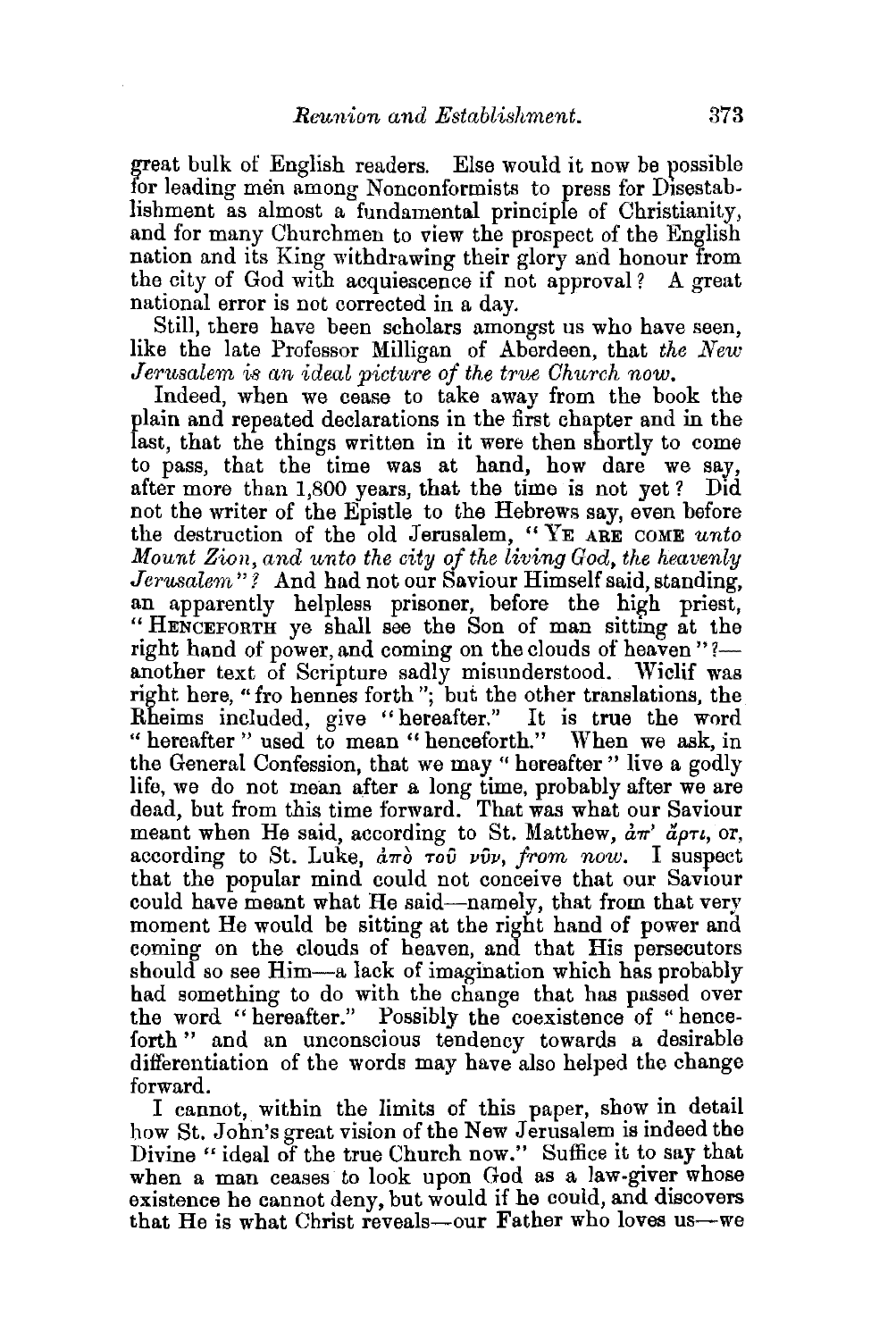have a new heaven and a new earth far more excellent than if the Creator were to supply us with new constellations and new fields, such as men have who go to South Africa. And as to there being no more sea and no more death, do we not remember how our Saviour said that they who heard His word, and believed Him who sent Him, had passed out of death into life? how St. Paul declared that those who were in Christ were new creatures ? how for them the old things were passed away and become new? how Isaiah compared the wicked to the troubled sea that cannot rest, whose waters cast up mire and dirt ?

But the vision of the New Jerusalem in chaps. xxi. and xxii. comes after the vision of judgment in chap. xx. Yes, but the "camp of the saints and the beloved city" stand upon the earth in chap. xx. before the judgment, and the judgment recurs in chap. xxi. 6-8. The visions are successive, but the facts are contemporary. While Christians should rejoice in their inheritance of the kingdom of heaven, having washed their robes, and come to the tree of life, and entered. in by the gates into the city, that is not their only experience. They are still sojourners and pilgrims, and have frequent need of feet-washing. In spirit their camp is the city on Mount Zion. By the flesh their city becomes too often a camp in the wilderness.

The grand prophecies of Isaiah may help to remove a difficulty which some may raise when they find me resting the Scriptural case for Church Establishment upon a single passage of holy Scripture. Such prophecies as that in Isaiah xlix., vers. 22, 23-" Kings shall be thy nursing fathers, and their queens thy nursing mothers; they shall bow down to thee with their faces to the earth and lick the dust of thy feet "-or the magnificent 60th chapter, were never fulfilled on any but the smallest and coldest scale in the subsequent history of the Jews. There are people still, I suppose, who look forward to a literal, or, at least, a substantial, fulfilment of these and other like prophecies in some future establishment of the Jews in Palestine. They may be right. But meantime I find our Lord applying the opening words of the 61st chapter directly to Himself. His Apostles and others in the New Testament make free application of these same prophecies to their Master. And, what seems to me to settle the question in hand, St. John's description of the New .Jerusalem, including the 21st chapter of the Revelation, and five verses of the 22nd, only thirty-two verses in all, quotes or refers to Isaiah more than twenty times ; and the very passage on which I am laying so much stress in the Disestablishment controversy is little else than the 60th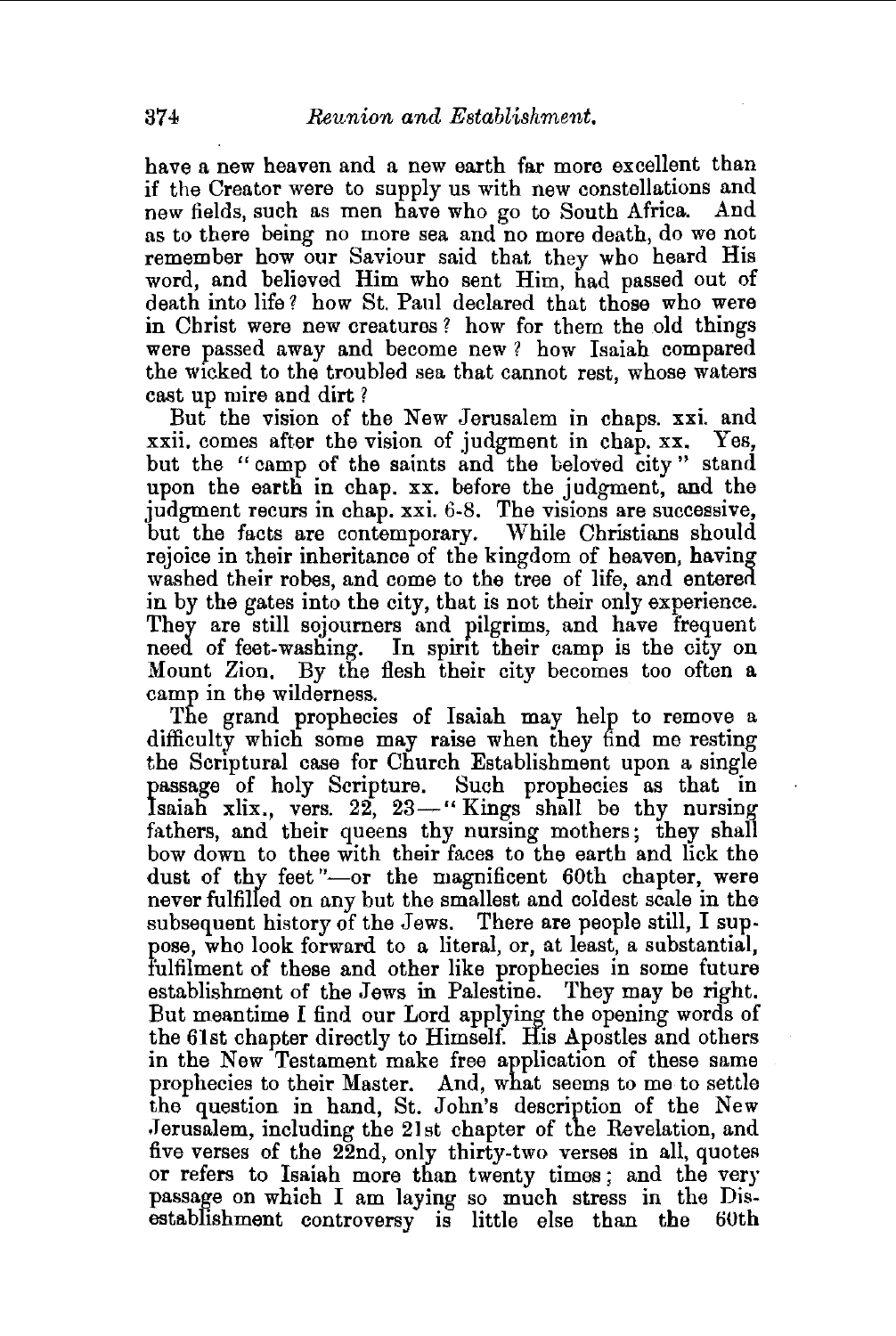chapter of Isaiah *christened* -- lifted, that is, above the prophet's local horizon and made universal. ''And nations shall come to thy light, and kings to the brightness of thy rising." "The wealth of the nations shall come unto thee." "And strangers shall build up thy walls, and their kings shall minister unto thee." "Thy gates also shall be open continually; they shall not be shut day nor night, that men may bring unto thee the wealth of the nations, and their kings led with them." If the Revelation is not an inspired commentary on these and other passages of Isaiah, we had better give up comparing Scripture with Scripture.

This being so, I deny that the obligation of the nation to recognise, protect, and honour the Church rests upon a single passage of Scripture. The New Testament takes up the story of the Old. Simeon in the temple with the babe Jesus in his arms spoke of Him as the means of salvation for "all peoples" (R.V.) of whom the "people" Israel was one. Our Lord's favourite title was Son of man, of the political man equally with the husbandman. His Gospel is to be preached to all the nations. When He shall come in His glory-that same coming, apparently, as He told the priests three days afterwards they would immediately see-" before Him shall be gathered all the nations." He is "King of kings and Lord of lords." What wonder, then, that the nations shall walk amidst the light of His holy city, and they and their kings—that is, the nations in their political capacities-shall bring their glory and honour into it? Did not our King do so last August, when he was crowned in what may fairly be called the cathedral church of the Anglo.Saxon race, and by the chief Bishop of our English nation ? In the seed of Abraham all the families of the earth and all nations of the earth were to be blessed. This is done in proportion as every family takes its place in the city of God, and every nation walks in the light of that city, and brings its national honour and glory into it.

Besides the prophecies of Isaiah referred to above, there is also a remarkable prophecy of Jeremiah's (chap. iii. 16, etc.) about *Jerusalem* without the ark, and all the nations being gathered into it. Is this the germ of "I saw no sanctuary (vaós) therein: for the Lord God the Almighty and the Lamb are the sanctuary thereof " (Rev.  $\overline{x}$ xii. 22)? It is a pity, perhaps, that the revisers have retained the word "temple," though that is rather inexact than incorrect. The sanctuary was reserved for the priests alone. It contained the ceremonial lights, the reserved bread, the altar of incense, and the localized presence of Deity. The second temple did. indeed, contain no ark; but the Presence was believed to be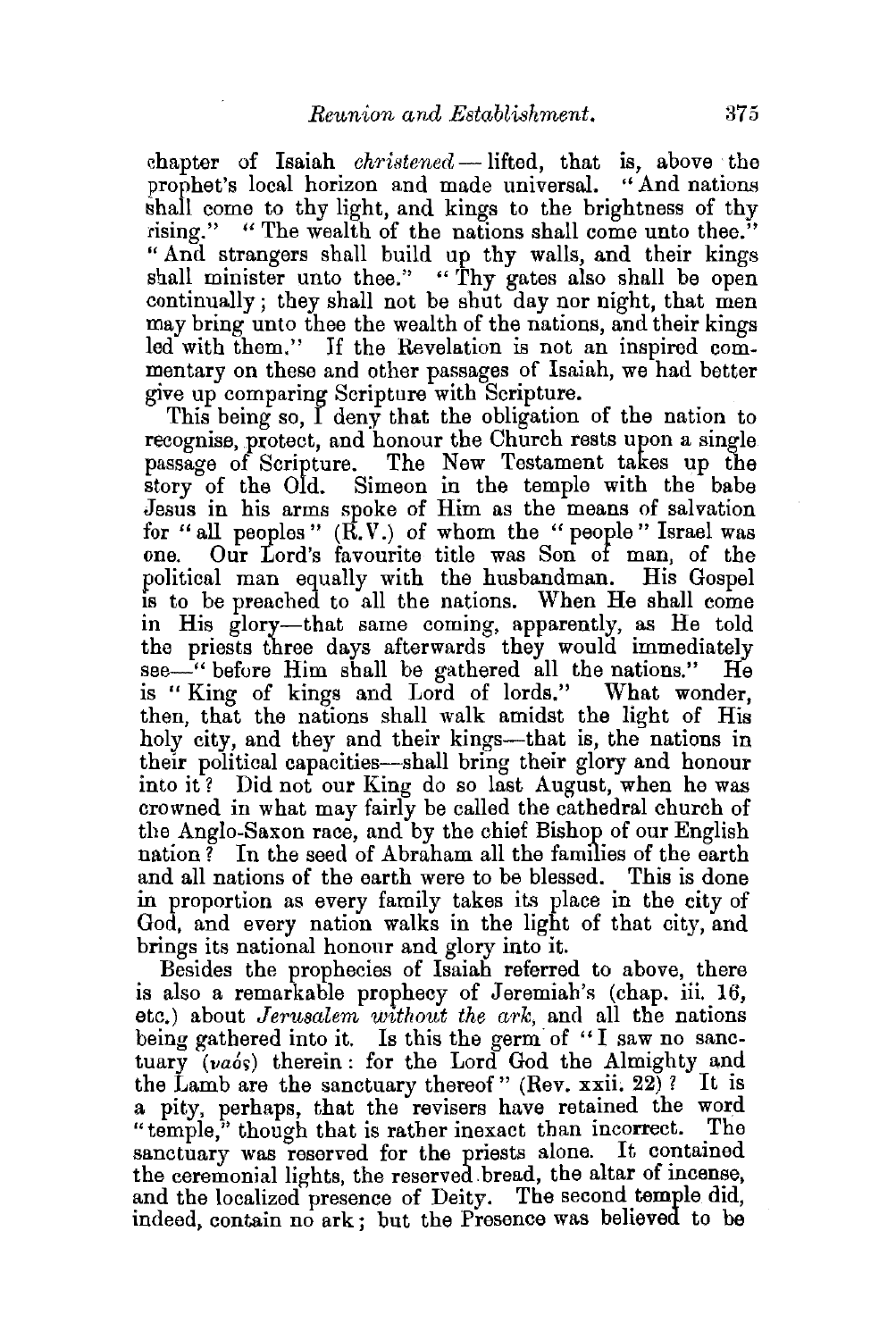behind the veil. That veil was rent in two from top to bottom when the true Sacrifice was offered by the true Priest. The sanctuary was then destroyed, and in three days it was raised up in the Body of Christ. But in the Christian Church, which, in another, but practically identical, sense is Christ's Body, there was to be neither  $\nu a_0$  nor  $i\epsilon \rho \epsilon \hat{v} s$ , neither shrine nor priest. Living Christians are sanctuaries of God, both corporately (1 Cor. iii. 17) and individually (John xiv. 23), but not their lifeless walls or pyxes, except as God is everywhere immanent in His works  $(\check{Col}, i. 17)$ . There were no chancels till Transubstantiation grew up and, as the Bishop of Salisbury says in his "Ministry of Grace," p. 103, "changed the solemn Eucharist from a home-like communion feast . . . into a drama.''

I am not Goth enough to wish to destroy the magnificent choirs of our cathedrals or the beautiful chancels of our parish churches, but I do wish to see restored in them or outside of them the primitive ritual, according to which the president of the congregation officiated behind the holy table, facing the people, while they stood facing him and taking their full share in the sacrifice of thanksgiving. Some day this should be done by a lawful revision of the rubrics. And I appeal to all English Christians who dislike ritualism as reviving the errors which our Reformers were burnt for rejecting, I call upon them, Nonconformists especially, to lay aside their anti-Scriptural project of Disestablishment, and rally round the old Church of our common and grand nationality. It is because the Puritan element has so largely drifted away from the parish churches that the Oxford dreamers have been able so far to fulfil their dreams. Professor Drummond went astray when he wrote his "City without a Church." The City *is* a Church, and the sum total of all true Churches.

Our churches are not temples, but synagogues; our ministers are not priests of sanctuaries, but elders of congregations. It is a pity that the word " priest" has become ambiguous. In its etymology it is a protest against official priesthood. It is simply the English form of presbyter or elder, as bishop and<br>deacon are English for "episcopus" and "diaconus." The deacon are English for "episcopus" and "diaconus." elder was an officer of the synagogue, not of the temple. I cannot go further into these details. But may I hope that some, whom at first I could not carry with me when I contended that Disestablishment was forbidden by Scripture, may be disposed to consider my contention more seriously when they find that the same Scriptural ideal which insists upon Establishment leaves no room for medievalism either in doctrine or in ritual ? Disestablishment is a policy of despair.

Next I must affirm as a matter of absolute certainty that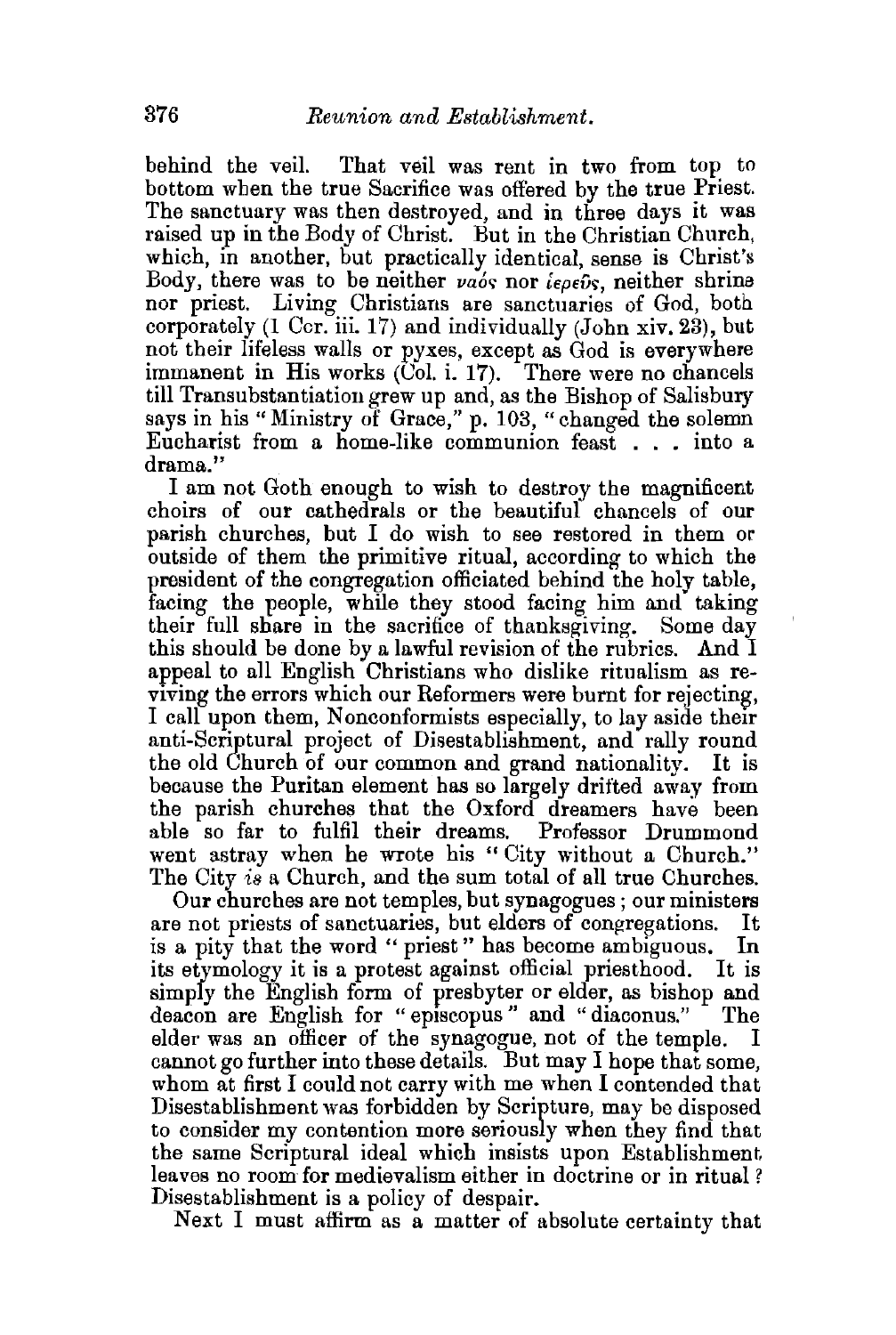*the New Testament gives neither example of, nor warrant for, two or more Christian churches in the same locality, independent of one another, and drawing their members and adherents from the same population.* No one will dispute the absence of example. And as to warrant, surely our Saviour's solemn prayer for the visible unity of all who believed in Him should of itself close that question. The believed in Him should of itself close that question. prayer was offered as the closing act of His ministry immediately before He went out to meet His death. The unity He prayed for was to be like that of Himself with His Father, and one purpose of it was to be that the world might believe that the Father sent Him. The world sees us disunited, a very chaos of Christians, and it does not believe. Here in England the condition of our towns and villages is appalling. The great bulk of our fellow-citizens are neither Churchmen<br>nor Dissenters. They "go nowhere." But yes, they do go, They " go nowhere." But yes, they do go, wherever our foreign missions go, and counteract the Gospel which, but for our divisions, they might be propagating.

There is in the New Testament, as I have satd, no instance of actual secession and the setting up of a rival Church. there are very vehement condemnations of that factious spirit which tends to secession. The factious members of the Church at Corinth are described, on account of their factiousness, as carnal—that is, of the nature of mere animals. And divisions are classed in the Epistle to the Galatians (ver. 20, R.V.) among the vilest sins. Even at Laodicea where our Lord was disgusted, and at Sardis where the Church was dead, not the slightest hint is given that the few decent Christians who remained might or ought to secede and form themselves into purer communities.

Now, in England, long before any of our present secessions were heard of, our cathedral and parish churches covered the whole land but for some extra parochial places due chiefly to the monastic system. And I ask whether these churches as a whole, or any of them in detail, have ever been worse churches than the Church at Corinth or the Church at Sardis, as described in the New Testament; and so much worse that, while in those churches the remedy was more union and strengthening the things that remained, in our English dioceses and parishes it has been the bounden duty of the seceders to secede, and of their successors to remain in secession. At Corinth the communicants boasted that one of their number was living in incest ; some of them got drunk at the Lord's Table; some denied a future life, and so on. At Sardis the Church had a name to live and was dead. If it was wrong at Corinth to say "I am of Paul" or " I of Cephas," can it be right in an English parish to say "I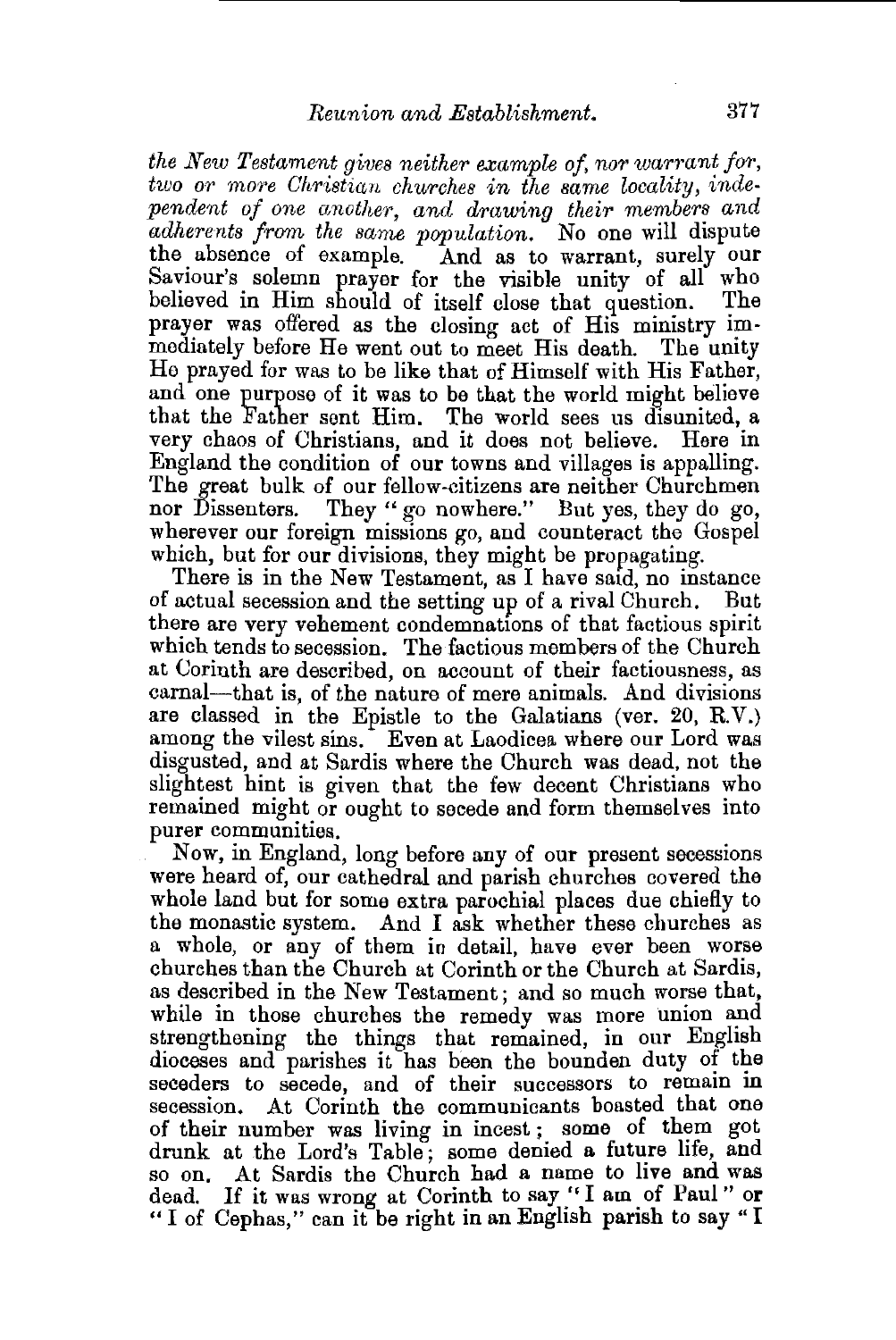am of Wesley " or " I am of the Pope," and to say it, as the Corinthians did not, in unabashed secession ?

If I have stated these propositions without qualification, that is because I see no other way of stating them truly. The application of the statements to individuals is a different thing. Therein will be needed all mutual respect and thorough-going courtesy, which Churchfolk and Nonconformists alike must learn to call for by diligent prayer. I know well, in my forty-sixth year as a beneficed clergyman, that our parish and cathedral churches are heavily weighted with abuses and anachronisms. But nobody is obliged to approve of them as a condition of Christian fellowship. In matters of faith nothing more is required of anyone for lay communion besides the Apostles' Creed; a simple statement not of theories, but of facts, which may be denied, but cannot be explained away. The clergy are bound by the Prayer-Book and Articles, as interpreted by the courts, but the laity are not. In matters of discipline there must be baptism and confirmation as the introduction to Communion. But baptism is held to be valid by whomsoever administered. Confirmation, according to Scriptural example, is administered by one of our chief ministers. Holy Communion cannot be received in our churches except through one of our presbyters. But no one is bound to profess a belief in confirmation as necessary to salvation, nor in the necessity of a Bishop for its efficient ministration. And if a man believes that the celebration of Holy Communion is restricted to ministers only as a matter of decency and order, no Churchman has authority to forbid him. But he is equally at liberty to believe the contrary. Indeed, a characteristic of the Church of England is not a great number of closed questions, but the great number it leaves open. It gives no theory of creation, inspiration, atonement, conversion, sacraments, modes of worship, relations of Church and State, the orders, ordination, and appointment of ministers, and, indeed, most subjects on which Christians have been used to hold diverse opinions. This does not mean that no truths are important except those which are explicitly stated in the Apostles' Creed. But it means that when the fundamentals, as laid down in that Creed, are secured, the Church thinks it best not to refuse its fellowship for differences of opinion on other subjects.

National churches in times past made a great mistake. They tried to compel all the citizens by force to act as members of the Church. And I do not doubt that Almighty God, who usually teaches men by their mistakes, has allowed Nonconformity to reach its present dimensions in England on